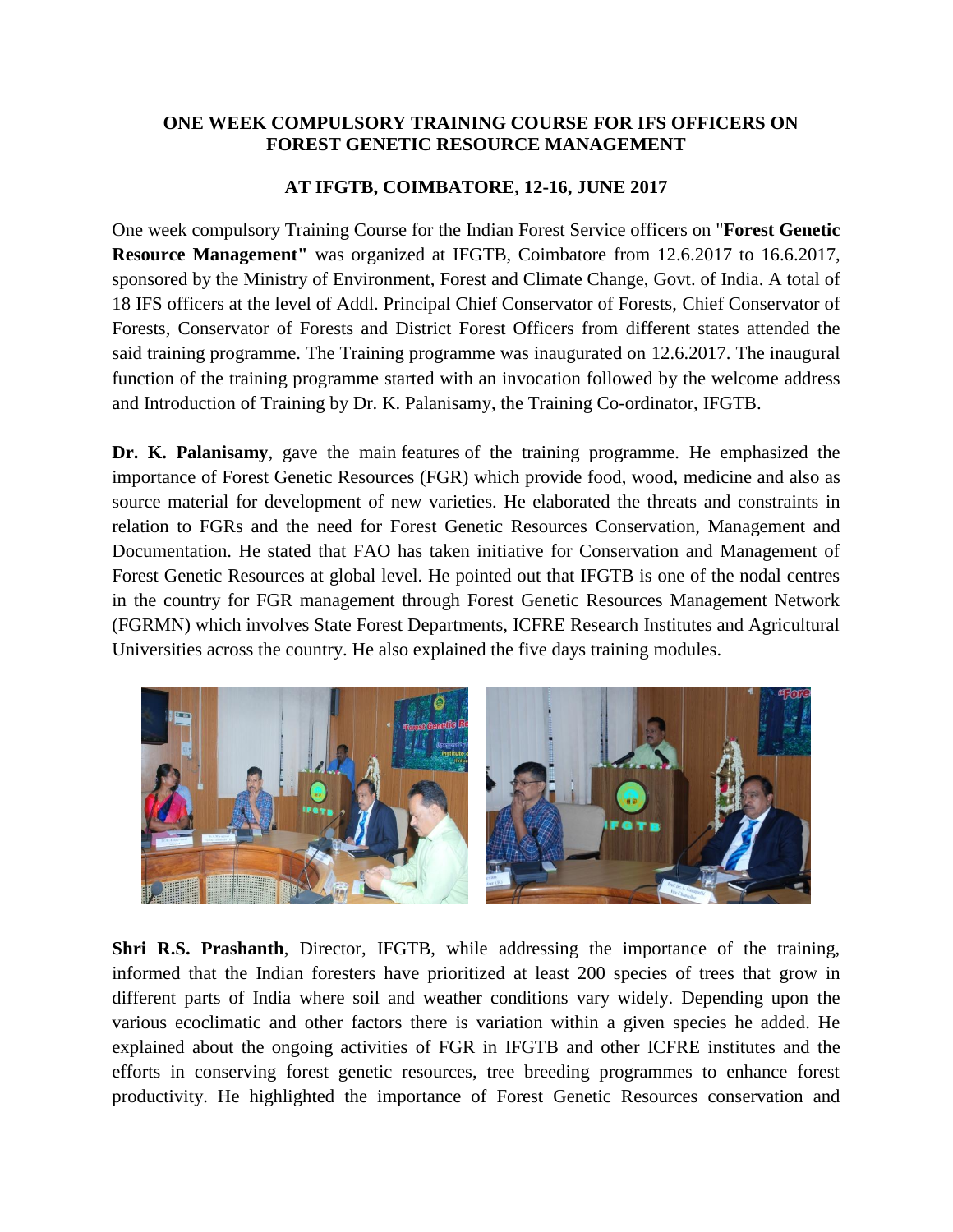explained how FGR should be used for conservation and sustainable utilization for a longer period. He also emphasized about the natural diversity, characteristic of forest tree species in the world and its conservation, in order to enable sustainable use of the best forest genetic resources for timber and other forest products and services.

The Chief Guest, **Prof. Dr. A. Ganapathi**, Vice Chancellor, Bharathiar University, Coimbatore inaugurated the Training programme by lighting the lamp. He also released the Training Manual on Forest Genetic Resource Management. In his inaugural address, he narrated that India has the vast forest genetic resources in the world which needs to be conserved by the Forest Department and Research organizations. While delivering the inaugural address, the chief guest pointed out that Red Sandars is endemic to India and it is exported to other countries. However the biochemical constituents of the tree are not fully understood. Therefore Research has to be carried out in this line for conservation and effective utilization. He also pointed out that *Podophyllum hexandrum* growing in Himalayan hills have high potential than the *Podophyllum peltatum* growing in USA which is used for cancer treatment and chemotherapy. A collaborative Research may be carried out by ICFRE Institutes and Universities to understand the potential of the species for conservation and management.

Dr. D. Thangamani, Scientist proposed vote of thanks.

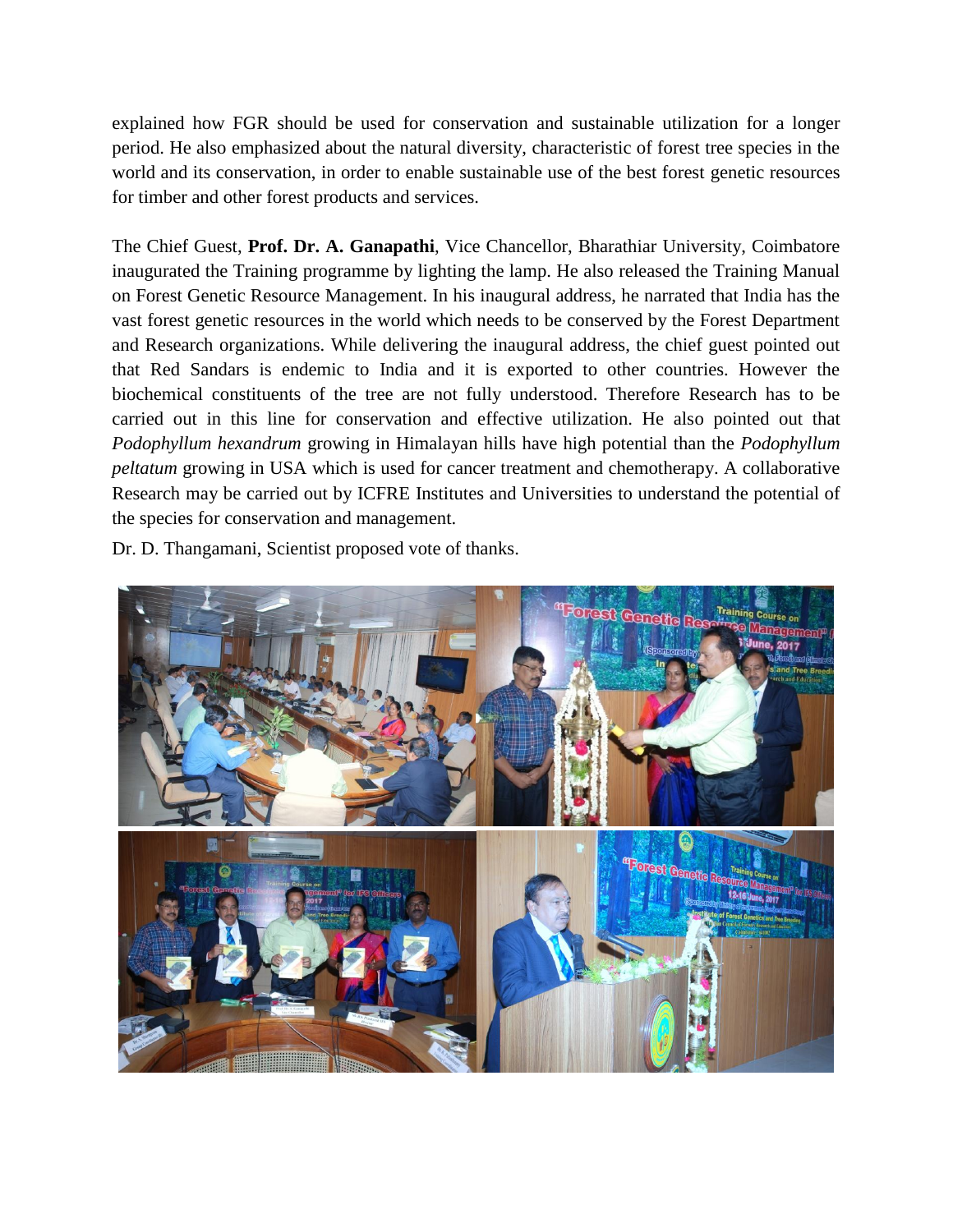

During the 5 days training programme experts from various Research Organizations, Universities and IFGTB delivered lectures on Exploration, Collection, Conservation, Documentation and Characterization of Forest Genetic Resources. The various topics covered in the Training programme are Forest Genetic Resources and FGRMN Perspectives; Status of Forest Genetic Resources in the Country; Forest Genetic Resources – Strategies for Management; Exploration, Collection and Conservation of Genetic Resources of FGRMN Prioritized Species; Realizing Economic Gain from Forest Genetic Resources through Tree Breeding; Role of Forest Seed Bank in Conservation of Forest Genetic Resources; Morphological Characterization for Selection of Populations for Conservation; Documentation of Forest Genetic Resources; Applications of Geoinformatics in Forest Genetic Resource Management; Genetic Resources of Teak in India; Genetic Resources of Bamboos and its Conservation in India; Mangrove Forests in India: Conservation and Sustainable Management; The Biology of Plant Reproduction for Conservation and Domestication of Forest Genetic Resources; Floristic Diversity in India; Insect Pests and Diseases Management for Conservation of Forest Genetic Resources, and Impacts of Climate Change on Growth and Productivity in Crops and Forests. The Germplasm Collection, Conservation, Documentation and Characterization of Agricultural and Horticultural crops in NBPGR and IIHR were also discussed which gives an idea for FGR conservation. Dr. K. Palanisamy, the Training Coordinator in his lecture Forest Genetic Resources and FGRMN Perspectives clearly explained how the FGRMN programme is being implemented in the country by ICFRE Institutes, and the role of State forest departments. He explained the methodologies followed for Germplasm collection, conservation, documentation and characterization with studies carried out in Kerala and Tamil Nadu.

The participants were also taken to field gene banks of Institute research stations, vegetative multiplication garden, nursery and laboratories of IFGTB and research activities, multiplication of clones and germplasm assemblage were explained. They also visited the Forest Genetic Resources in Protected Areas of Anamalai Tiger Reserve and Parambikulam Tiger Reserve, and also visited the Seed Production Areas (SPA) of Teak maintained by TNFD at Topslip. The participants were also exposed to Ramiah Gene Bank at Tamil Nadu Agricultural University.